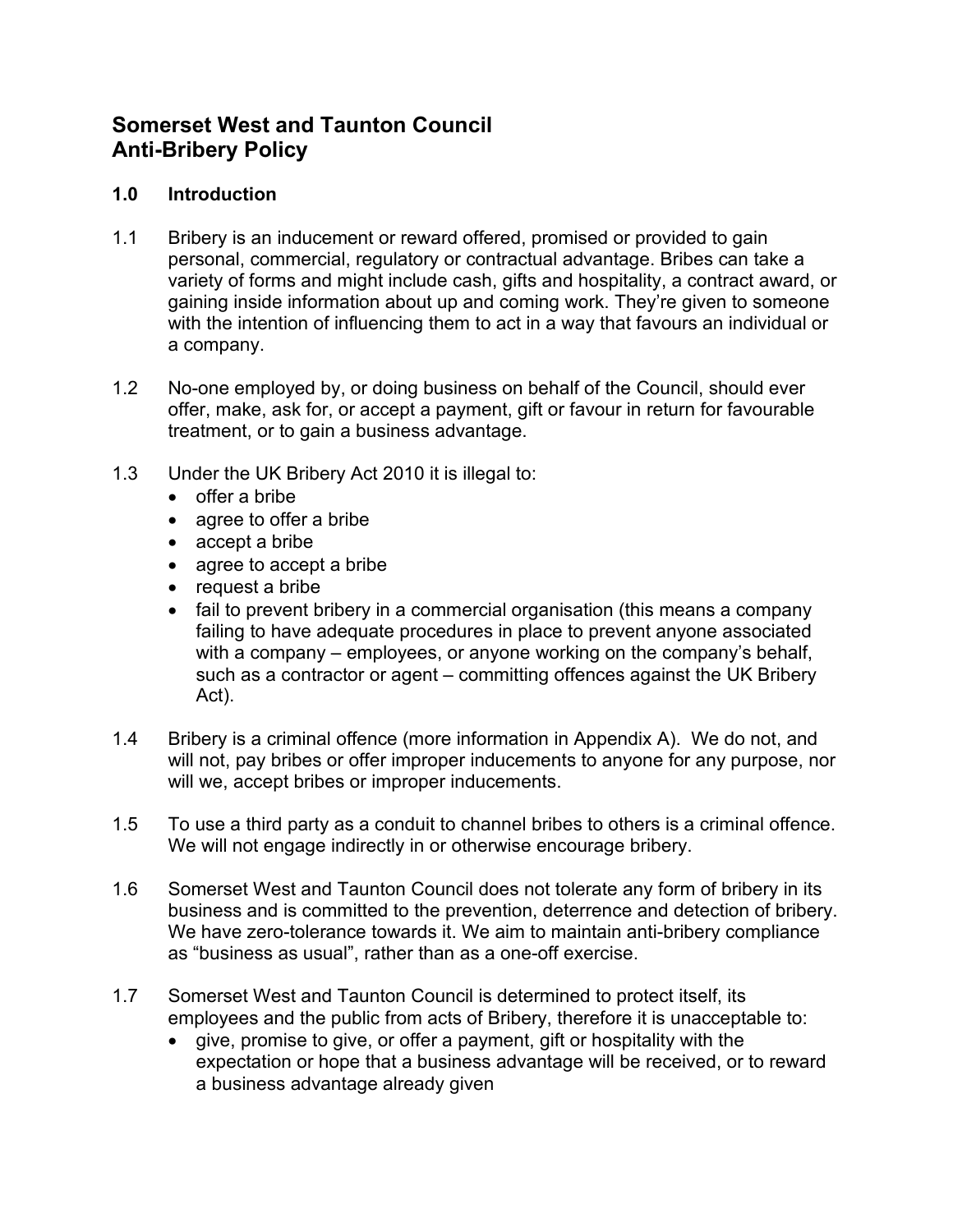- give, promise to give, or offer a payment, gift or hospitality to a government official, agent or representative to "facilitate" or expedite a routine procedure
- accept payment from a third party that you know or suspect is offered with the expectation that it will obtain a business advantage for them
- accept a gift or hospitality from a third party if you know or suspect that it is offered or provided with an expectation that a business advantage will be provided in return
- retaliate against or threaten a person who has refused to commit a bribery offence or who has raised concerns under this policy
- engage in activity in breach of this policy.

# **2.0 Aims and Scope of this Policy**

- 2.1 This policy provides a coherent and consistent framework to enable Council employees to understand and comply with the Bribery Act 2010.
- 2.2 We require that all staff, permanent, temporary and agency:
	- act honestly and with integrity at all times and to safeguard the Council's resources for which they are responsible
	- comply with the spirit, as well as the letter, of the laws under which the Council operates
- 2.3 This policy applies to all of the Council's activities. For partners, joint ventures and suppliers, we will seek to promote policies and conduct consistent with the principles set out in this policy.
- 2.4 This policy also applies to Members, volunteers and consultants.

# **3.0 This Council's commitment to action**

- 3.1 The Council commits to:
	- Setting out a clear anti-bribery policy and keeping it up to date
	- Making all employees aware of their responsibilities to adhere strictly to the policy at all times
	- Training all employees so that they can recognise and avoid the use of bribery by themselves and others
	- Encouraging employees to be vigilant and to report any suspicions of bribery, providing them with suitable channels of communication and ensuring sensitive information is treated appropriately
	- Rigorously investigating instances of alleged bribery and assisting police and other appropriate authorities in any resultant prosecution
	- Taking firm and vigorous action against any individual(s) involved in bribery
	- Include appropriate clauses in contracts to prohibit bribery.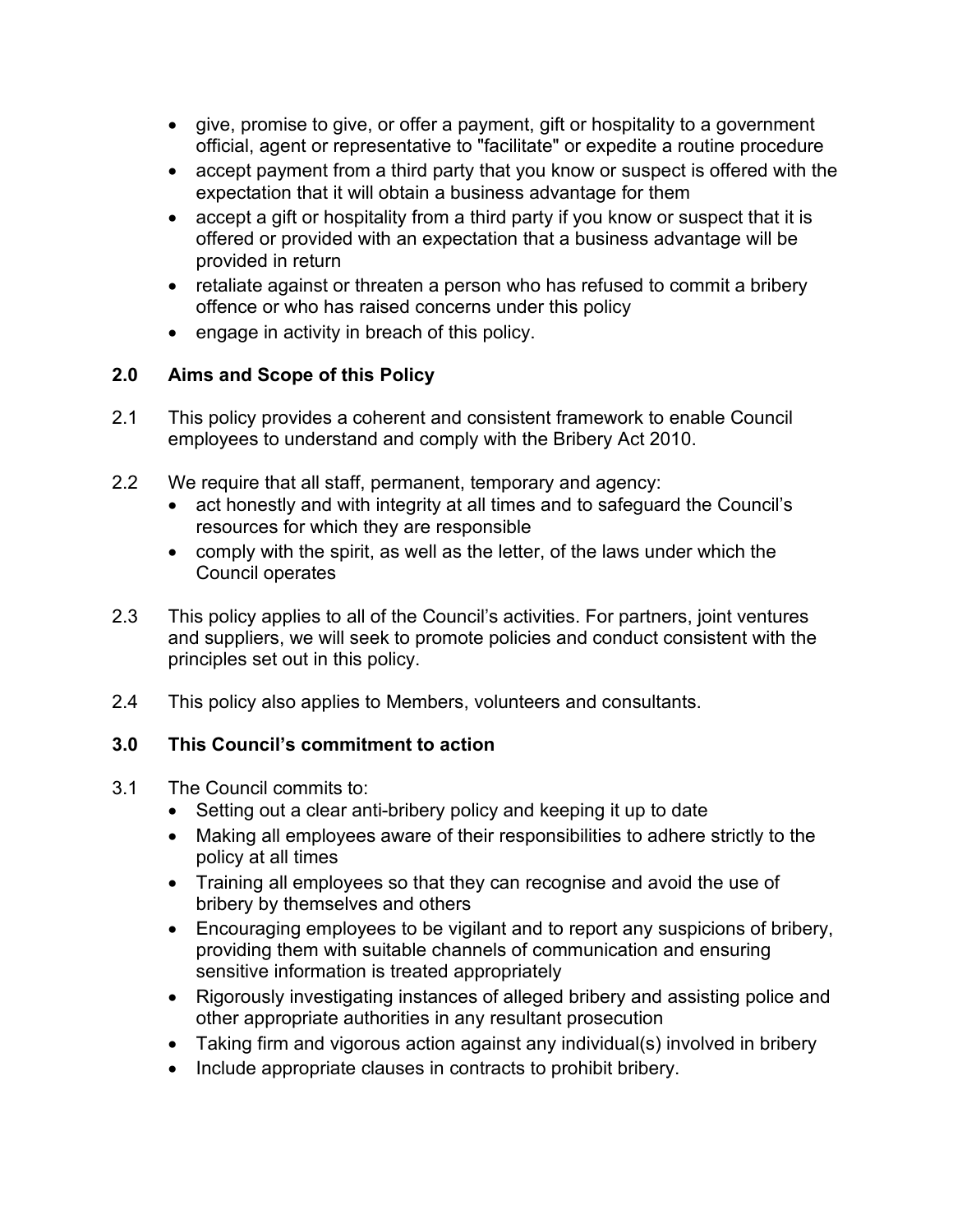### **4.0 Facilitation payments**

4.1 Facilitation payments are not tolerated and are illegal. They are unofficial payments made to public officials in order to secure or expedite actions.

## **5.0 Gifts and hospitality**

5.1 Our Gifts and Hospitality policies applying to employees and Members give guidance on acceptance of gifts and hospitality.

# **6.0 Public contracts and failure to prevent bribery**

6.1 Under the Public Contracts Regulations 2015, a company is automatically and perpetually debarred from competing for public contracts where it is convicted of an offence relating to bribery or corruption.

# **7.0 Staff responsibilities**

- 7.1 The prevention, detection and reporting of bribery and other forms of corruption are the responsibility of all those working for the Council or under its control. All staff are required to avoid activity that breaches this policy.
- 7.2 You must ensure that you read, understand and comply with this policy. You must also raise concerns as soon as possible if you believe or suspect that a conflict with this policy has occurred, or may occur in the future.
- 7.3 As well as the possibility of civil action and criminal prosecution, staff who breach this policy will face disciplinary action, which could result in dismissal for gross misconduct.

# **8.0 Raising a concern**

- 8.1 As a first step you should normally raise concerns with your line manager, Assistant Director or Director. This depends, however, on the seriousness and sensitivity of the issues involved and who is thought to be involved. If you believe that management is involved, you should approach the Chief Executive, Monitoring Officer or S151 Officer.
- 8.2 If a Councillor(s) is involved then you should always approach the Monitoring Officer or the Chief Executive. Concerns are better raised in writing. You should set out the background and history of the concern, giving names, dates and places where possible, and the reason why you are particularly concerned about the situation. If you do not feel able to put your concern in writing, you can ask to meet the appropriate officer. The earlier you express the concern, the easier it is to take action.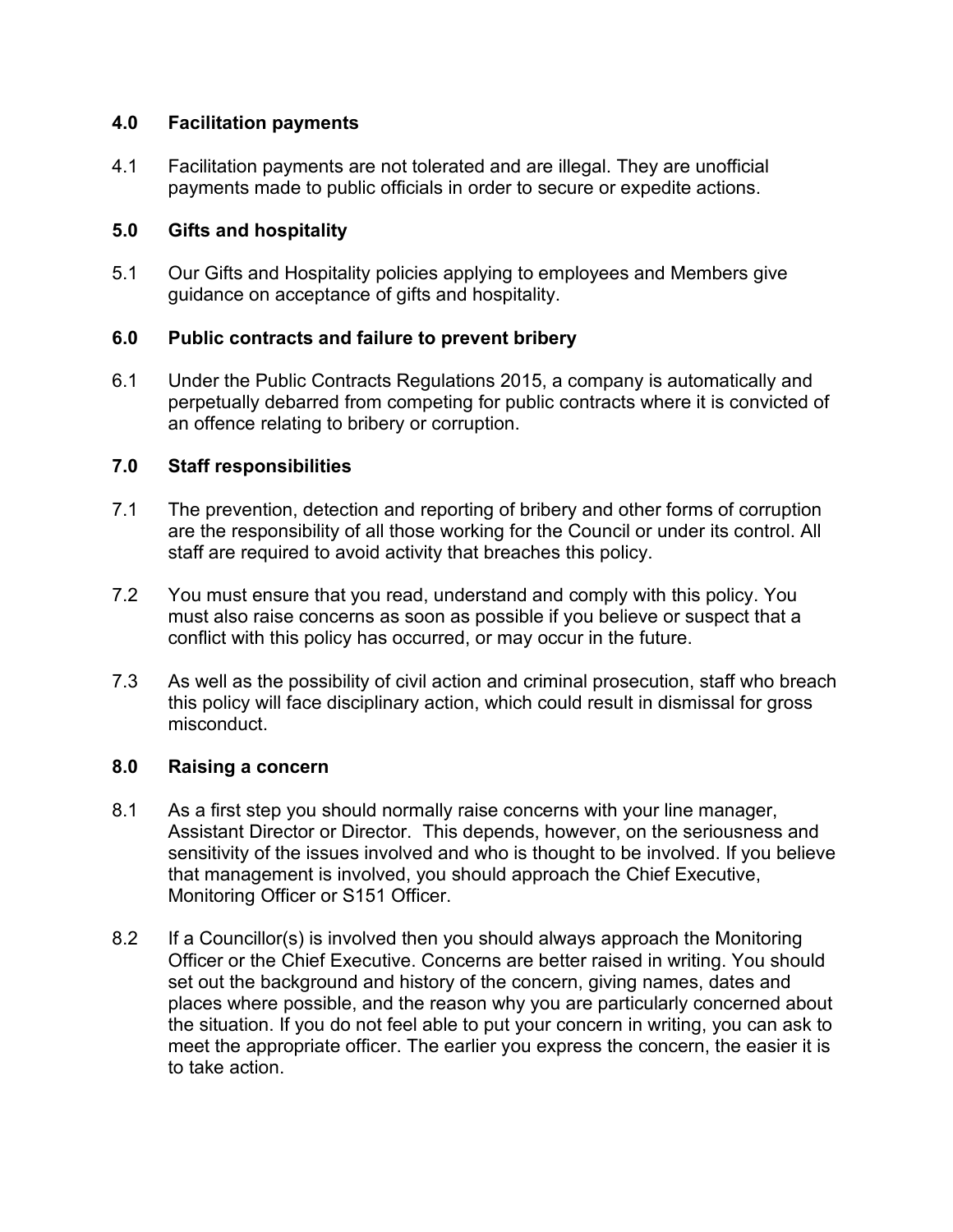- 8.3 Although you are not expected to prove the truth of an allegation, you will need to demonstrate that there are sufficient grounds for your concern and that you believe it is substantially true.
- 8.4 If you have any questions about these procedures, please contact the Monitoring Officer or S151 Officer.

### **9.0 Policies and Procedures – Further reading**

- 9.1 In addition to this strategy there are a range of policies and procedures that help reduce the Council's fraud risks. These include:
	- Anti-Fraud Strategy
	- Anti-Money Laundering Policy
	- Whistleblowing Policy
	- The SWT Members Code of Conduct
	- The SWT Officers Code of Conduct
	- Disciplinary Policy
	- Financial Regulations
	- Contract Procedure Rules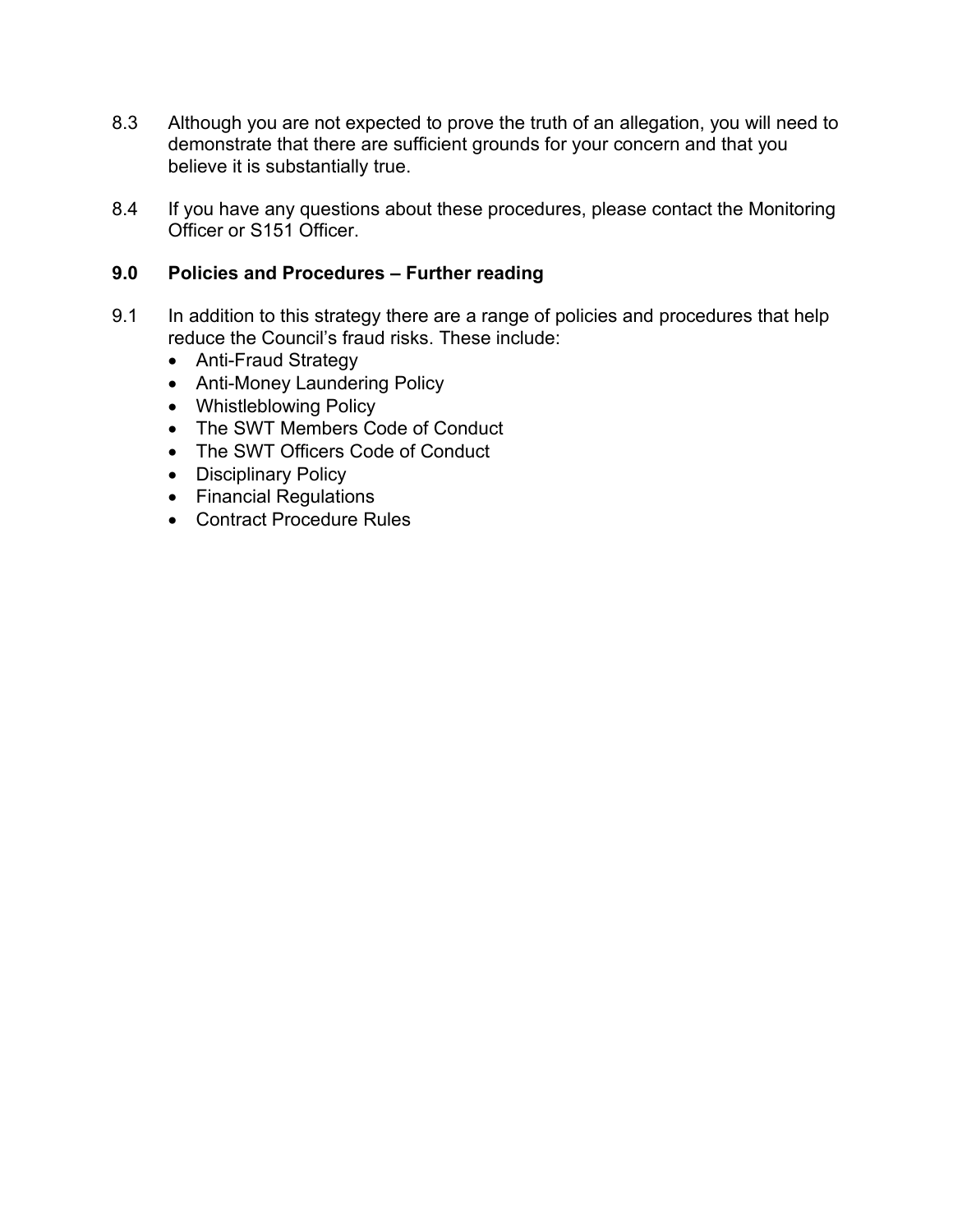# **The Bribery Act 2010**

There are four key offences under the Bribery Act 2010:

- bribery of another person (section 1)
- accepting a bribe (section 2)
- bribing a foreign official (section 6)
- failing to prevent bribery (section 7)

The Bribery Act 2010 (http://www.opsi.gov.uk/acts/acts2010/ukpga\_20100023\_en\_1) makes it an offence to offer, promise or give a bribe (Section 1). It also makes it an offence to request, agree to receive, or accept a bribe (Section 2).

Section 6 of the Act creates a separate offence of bribing a foreign public official with the intention of obtaining or retaining business or an advantage in the conduct of business.

There is also a corporate offence under Section 7 of failure by a commercial organisation to prevent bribery that is intended to obtain or retain business, or an advantage in the conduct of business, for the organisation. An organisation will have a defence to this corporate offence if it can show that it had in place adequate procedures designed to prevent bribery by or of persons associated with the organisation.

## **Penalties**

An individual guilty of an offence under sections 1, 2 or 6 is liable:

- On conviction in a magistrates court, to imprisonment for a maximum term of 12 months (six months in Northern Ireland), or to a fine not exceeding £5,000, or to both
- On conviction in a crown court, to imprisonment for a maximum term of ten years, or to an unlimited fine, or both

Organisations are liable for these fines and if guilty of an offence under section 7 are liable to an unlimited fine.

#### **Is the Council a "commercial organisation"?**

The guidance states that a "commercial organisation" is any body formed in the United Kingdom and "...it does not matter if it pursues primarily charitable or educational aims or purely public functions. It will be caught if it engages in commercial activities, irrespective of the purpose for which profits are made. There are circumstances in which we will be a commercial organisation for the purposes of section 7. This policy is intended to ensure that we have in place the necessary procedures to act as a defence to a section 7 offence.

#### **What are "adequate procedures"?**

Whether the procedures are adequate will ultimately be a matter for the courts to decide on a case-by-case basis. Adequate procedures need to be applied proportionately, based on the level of risk of bribery in the organisation. It is for individual organisations to determine proportionate procedures in the recommended